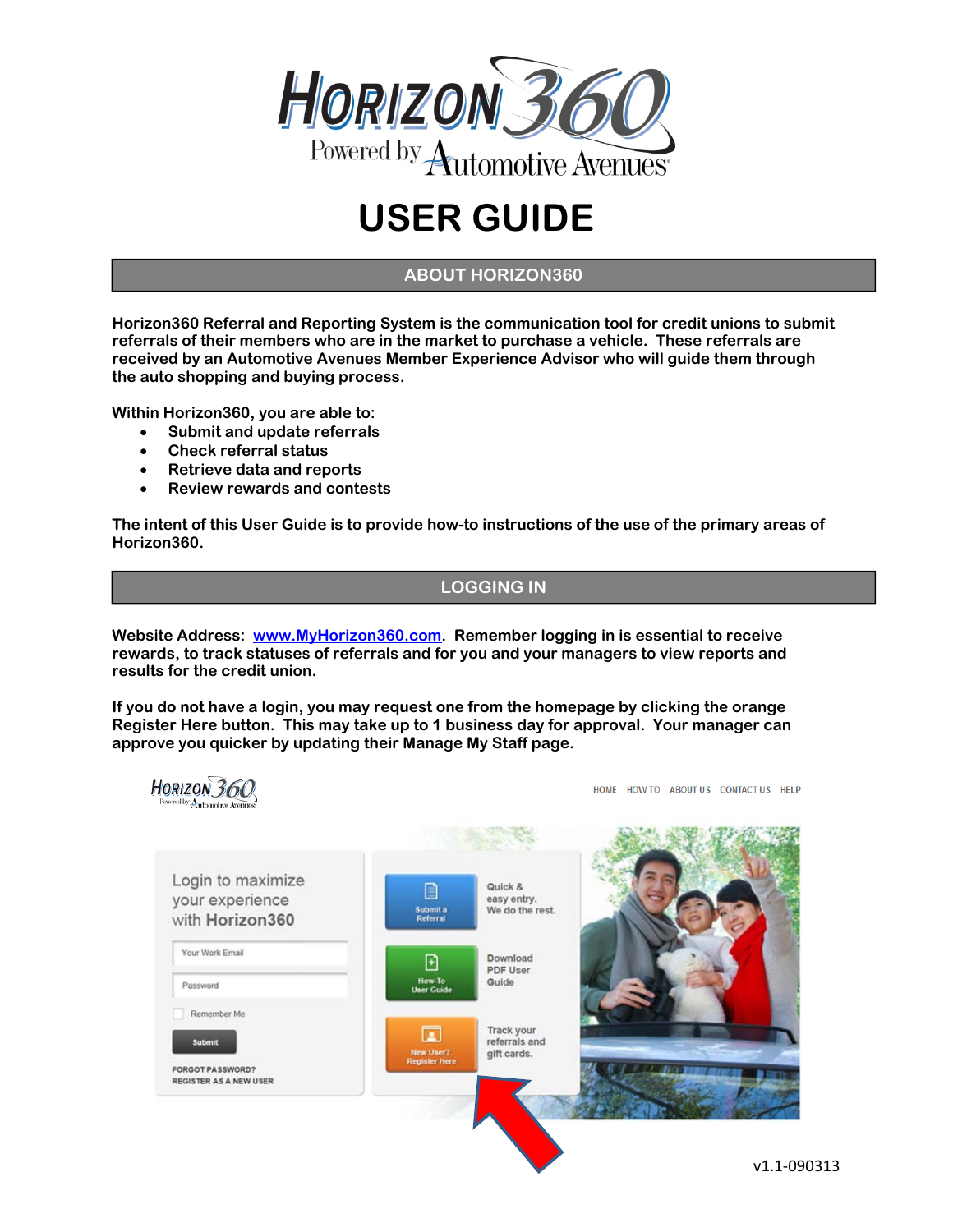**If you do have a login, as a reminder, your login is your work email address and your temporary password is:** 

**horizon** 

**We recommend selecting Remember Me so you don't have to login in again. We also recommend changing this temporary password by clicking the MY ACCOUNT link at the top right hand side of the screen.** 



## **SUBMITTING A REFERRAL**

**To submit a referral, click on the Submit or Update Referrals button on the top navigation bar.** 



**You will see the Submit or Update Referrals form. There are three steps to this form:** 

- **1. Referral Search enter four basic pieces of information to confirm if this member has already been entered into Horizon360 as a referral.**
- **2. Referral Results any results will display in this section.**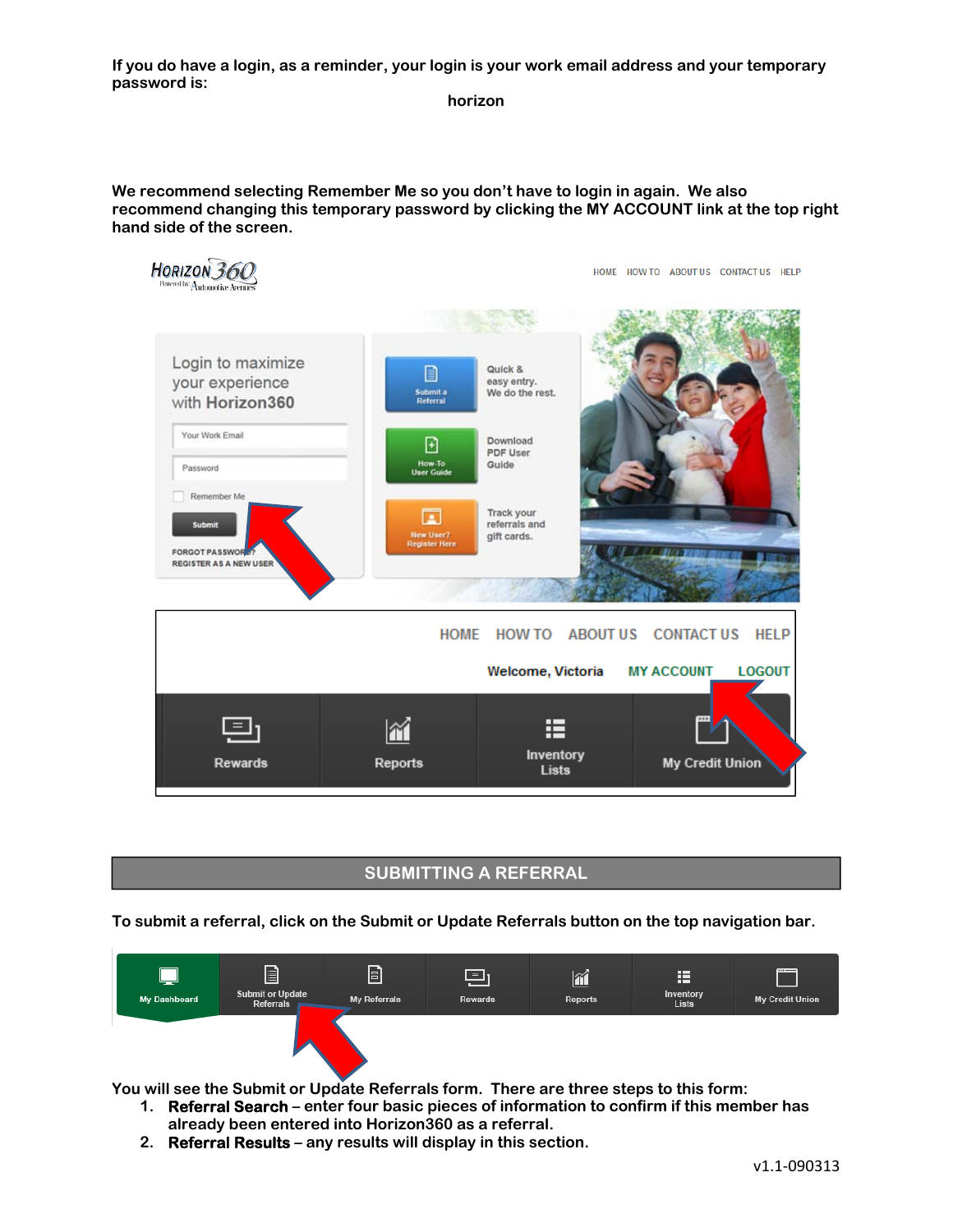- a. If there are no results, you will see the notification, then you can click the Create a New Referral button.
- b. If there are results to your search, peruse the results, and pick the correct referral to edit.
- 3. Submit a Referral this is the primary form for member information. You may also edit an existing referral in this area.
	- a. There are 5 expandable and contracting sections: Member Info, Co-Borrower, Pre-Approval, Vehicle Preference and Trade In. Fill in as much information as you have been able to gather from the member, then click the Submit Referral button at the bottom. This referral will be received immediately by Automotive Avenues and assigned to the appropriate Member Experience Advisor to assist the member with their vehicle needs.

| 1. Referral Search<br>Member First Name<br>Member Last Name<br>Member Email | <b>v NAME</b><br><b>NO RESULTS</b>                               | 2. Referral Results Click on a row below to edit referral<br>DATE OF<br>REFERRAL<br>* PHONE NUMBER<br><b>EMAIL</b> |                                                                             |  |
|-----------------------------------------------------------------------------|------------------------------------------------------------------|--------------------------------------------------------------------------------------------------------------------|-----------------------------------------------------------------------------|--|
| <b>Phone Number</b><br>Search                                               |                                                                  |                                                                                                                    | Didn't find who you<br><b>Create a New</b><br>were looking for:<br>Referral |  |
| 3. Submit a Referral                                                        |                                                                  | <b>Referral Completion:</b>                                                                                        |                                                                             |  |
| <b>Member Info</b>                                                          | Completed 0 of 9<br>$\widehat{\phantom{a}}$                      |                                                                                                                    |                                                                             |  |
| <b>Co-Borrower</b>                                                          | Completed 0 of 7                                                 | Good                                                                                                               | Very<br><b>Best</b><br>Good                                                 |  |
| Pre-Approval<br><b>Vehicle Preferences</b>                                  | Completed 0 of 8<br>Completed 0 of 17<br>$\widehat{\phantom{a}}$ |                                                                                                                    | <b>Current Lead Status:</b>                                                 |  |
| Trade In                                                                    | $\widehat{\phantom{a}}$<br>Completed 0 of 5                      | <b>Lead History</b>                                                                                                | <b>Date Submitted</b>                                                       |  |
|                                                                             | <b>Submit Referra</b>                                            |                                                                                                                    |                                                                             |  |
|                                                                             |                                                                  |                                                                                                                    |                                                                             |  |